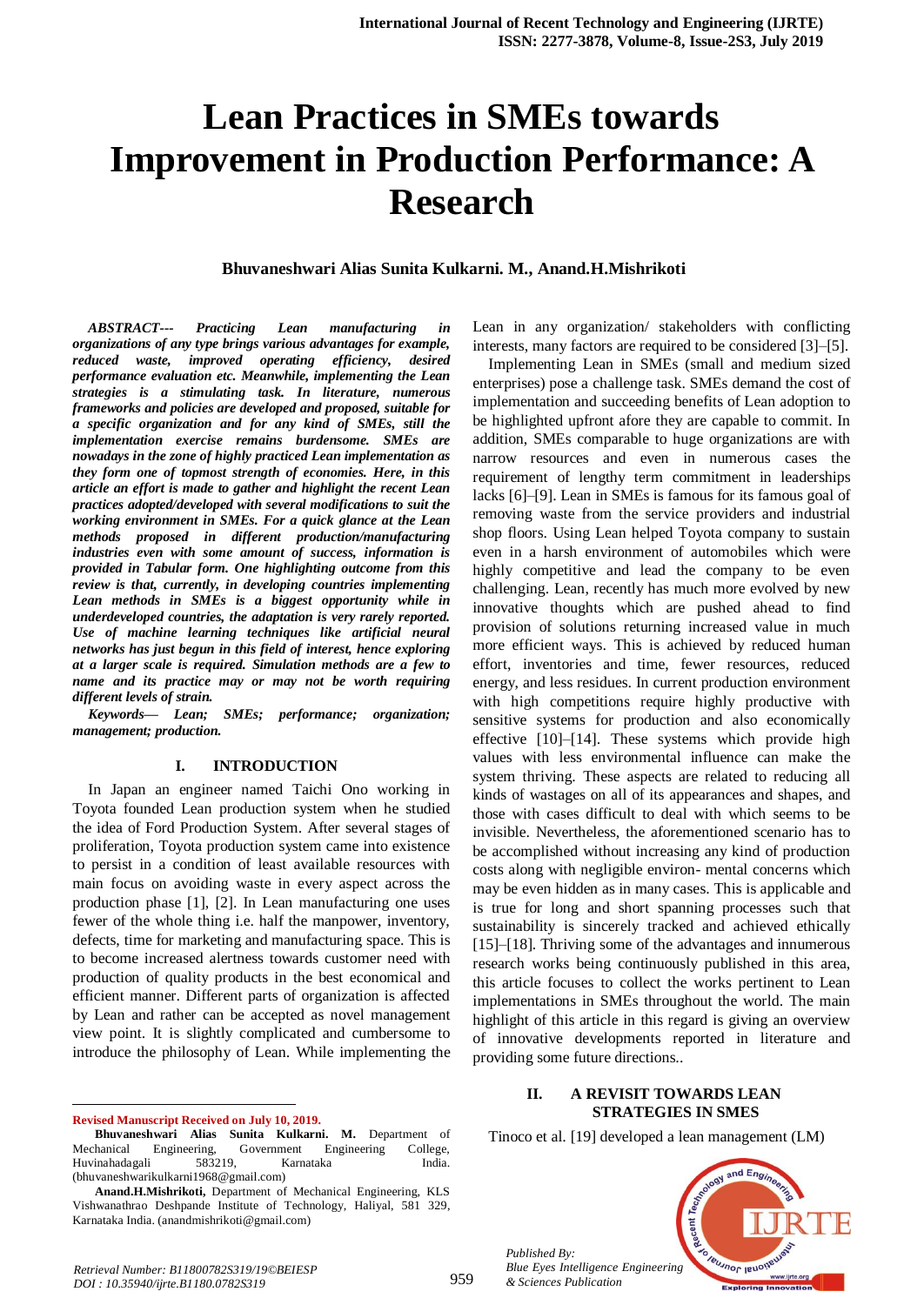method of value-stream suitable in Minnesota related to manufacturing company. The tool employed permits the firm to record the inventory level, lead time (current), and cycle times. Using this, the value added and lead time (total) ratio was analyzed. The unvalued product/activity was tried to reduce in the flow line during the production process. One study reported by Kumar et al. [20] was on LM in SMEs (small and medium sized enterprises) in Indian scenario as a case study. In their study they tried to avoid the flaws in the product in order to improve the bottom line outcome. Using several methods of LM and six sigma (SS) called by framework of lean sigma as shown in Figure 1, in which total productive maintenance (TPM) was also employed. The result was finally a good increase in reduced flaws in final product leading to huge financial savings. Ray et al. [21] identified and developed lean index for companies processing wood which were nine in number. The lean index with low of 2.33 and upto high value of 12.0 was found to be 5.07. The result indicated that inherently, the primary operations of wood products are leaner then secondary operations. Compared to total variance of the resources utilize the process throughput parameters were found to be twice.



**Fig. 1. Framework of lean sigma [20]**



**Fig. 2. Relation between factor efficiency and production practices [23]**

**Table 1. Details of SMEs performance evaluation using lean matrices**

| <b>Method</b> |               |         |                     |              |
|---------------|---------------|---------|---------------------|--------------|
|               | <b>Target</b> | Locatio | <b>Remarks</b>      | <b>Refer</b> |
| tool          | area          | n       |                     | ence         |
|               |               |         | Visualization of    | $[19]$       |
| Value-        | Manufact      |         | process activities  |              |
|               |               | Minneso |                     |              |
| stream        | uring         |         | during the flow and |              |
|               |               | ta      | chances to avoid    |              |
| mapping       | company       |         | waste               |              |
|               |               |         | is enabled          |              |
| Current       |               |         | Process capability, | [20]         |
| state         | Manufact      |         | standard deviation, |              |

|          |                   |            | key                    |        |
|----------|-------------------|------------|------------------------|--------|
| map,     | uring             | India      | metrics, yield and     |        |
| TPM, 5S  | company           |            | equipment              |        |
|          |                   |            | effectiveness          |        |
| system,  |                   |            | increased              |        |
|          |                   |            | The significant        |        |
|          |                   |            | factor                 | $[21]$ |
|          |                   |            | found was energy       |        |
| Factor   | Wood              |            |                        |        |
|          |                   | Virginia   | consumption which      |        |
| analysis | products          |            | contributed leanness   |        |
|          |                   |            | to                     |        |
|          |                   |            | wood products          |        |
| Perform  | Manufact          | <b>New</b> | The PMS followed       | $[22]$ |
| ance     | uring             | Zealand    | must not be static.    |        |
| measure  | company           |            | However it should      |        |
| ment     |                   |            | change in order to     |        |
|          |                   |            | reveal the strategy    |        |
|          |                   |            | and                    |        |
| system   |                   |            | business policy of     |        |
| (PMS)    |                   |            | the                    |        |
|          |                   |            | organization in        |        |
|          |                   |            | which                  |        |
|          |                   |            |                        |        |
|          |                   |            | it functions.          |        |
|          |                   |            | Secondary lean         |        |
|          | Embeddi Productio | General    | metrics                | $[23]$ |
|          |                   |            | need to be applied     |        |
| ng lean  | n systems         |            | for                    |        |
| metrics  |                   |            | manufacturing          |        |
| into     |                   |            | performance            |        |
| simulati |                   |            | measurement            |        |
| on       |                   |            |                        |        |
| model    |                   |            |                        |        |
|          |                   |            |                        |        |
| Survey   | Small             | North      | The critical factors   | $[24]$ |
| instrume | industries        | Karnatak   | need to be             |        |
| nt       |                   | a          | implemented for        |        |
|          |                   |            | quality management     |        |
|          |                   |            | in                     |        |
|          |                   |            | industries             |        |
| Survey   | Automoti          | Malaysia   | The main obstacles     | $[25]$ |
| samples  | ve                |            | identified are lack of |        |
|          | industry          |            | knowing lean system    |        |
|          |                   |            | and attitude of        |        |
|          |                   |            | employees              |        |
|          |                   |            |                        |        |

## **III. A GLIMPSE OF LEAN PRACTICES IN PERFORMANCE EVALUATION & RESULTS**

Peter and Lanza [5] demonstrated the reasons for implementation of lean methods in automotive industry which are depicted in Figure 3. Using three different methods (study) of optimization and case studies of the production area the comparative analysis were made. In Figure 4 the targets achieved using three studies are shown for the production system. The analysis provided an idea of severe interdependencies of many approaches in relation to important target and production figures. Bednar [26] used partially the lean method meant for business practice in a



960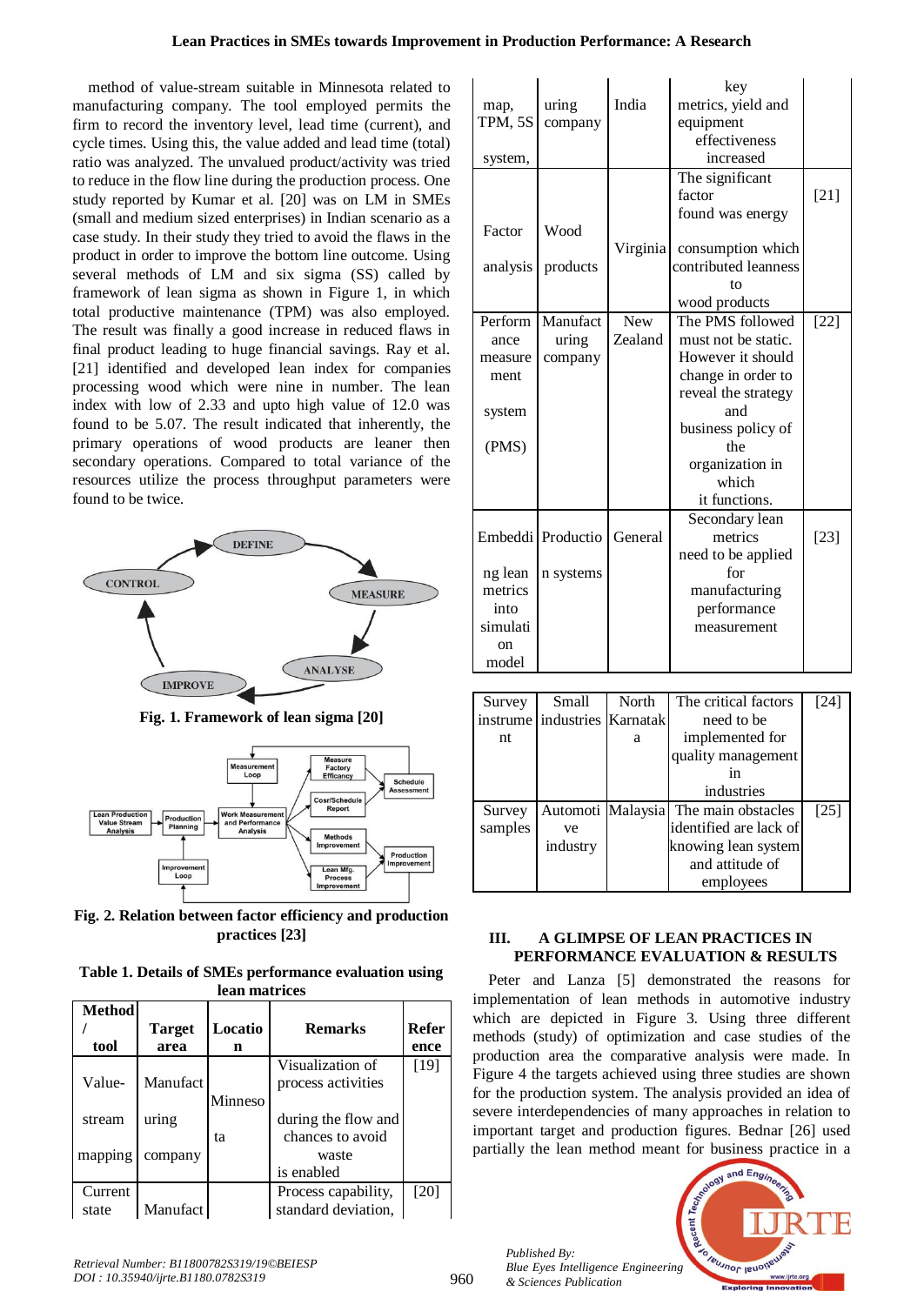production industry and identified some importance methods which are not suitable for industries having mass production products. Hustad and Olsen [27] conducted several case studies in SMEs which are practicing ERP (enterprise resource planning) system particularly focusing activities, issues, key actors in enterprises ERP cycle. This system is found to be financially costly and risky for SMEs. Meier et al. [7] classified performance indicators depending upon how important they are in measuring delivery and planning performance and a glimpse of same is shown in Figure 5. Karim and Zaman [28] developed an effective method in order to implement LM strategies and a metric system using CPM (continuous performance measurement). The method helped in selecting proper lean tools, identify waste, and chose appropriate performance indicators.

Rojasra and Qureshi [29] impmented 5S LM strategy in a plastic industry located in Gujrat. The implementation prevented the loss of tools and products and improvised discipline among the workers, usage of area for work, and reduced accidental losses. Matt and Rauch [30] studied the role and applicability of lean methods in SMEs of Italy. They also identified critical success factors and issues related to implementation in industries. The improvement in productivity is shown in Figure 6 after implementing the lean method in small industries. Susulawati et al. [31] conducted a survey of literature and developed Performance Measurement and Improvement System structure for LM. The structure consisted of measurements which reflected aims and LM strategies built for monitor and encourage lean behavior resulting in improved measurements. Few relevant studies reported on SMEs practicing lean methods are by Ali et al. [4], Mehta et al. [32], Graham et al. [35], Cochran et al. [37], Gangal et al. [16]. Wagner et al. [17] introduced the influence of industry 4.0 on LM related systems, Roriz et al.

applied LM tools in cotton industry, J P et al. [39] adopted LM tools in printing industries, Priyaadarshini et al.

implemented lean thinking in machine tool industry, Gálová et al. [41] unsed engineering LM methods in Czech SMEs, Zhan et al. [42] used green and lean method in

Chinese organizations, some others also used lean tools for SMEs in Brazil and more recently Marodin et al. [44] employed Lean production methods with operational performance in automobile industries of Brazil.

| Table 2. Details of SMEs performance evaluation using |
|-------------------------------------------------------|
| lean matrices                                         |

| Method/to   | <b>Target</b> | Locat | <b>Remarks</b>     | <b>Refer</b>      |
|-------------|---------------|-------|--------------------|-------------------|
| ol          | area          | ion   |                    | ence              |
| Simulation  | Machine       |       | Using simulation   | $\lceil 5 \rceil$ |
| method      | tool/plant    | Gener | methods the lean   |                   |
|             | manufact      |       |                    |                   |
| (Plant      | u             | al    | methods can be     |                   |
| Simulation) | ring firm     |       | optimized easily   |                   |
|             | <b>Mass</b>   |       | Industries get     | [26]              |
|             |               |       | closer to          |                   |
|             | productio     |       |                    |                   |
| Questionna  |               | Gener | their target by    |                   |
|             | n             |       | alterations in the |                   |
| ire         |               | al    | basic              |                   |
|             | companie      |       | methods of lean    |                   |

|                    | S           |       |                                  |        |
|--------------------|-------------|-------|----------------------------------|--------|
|                    |             |       | Experienced                      |        |
|                    |             |       | vendors                          | $[27]$ |
|                    | Several     |       | can misuse<br>SME <sub>s</sub> . |        |
| Interview          |             | Gener |                                  |        |
|                    | <b>SMEs</b> | al    | Same is true for                 |        |
|                    |             |       | consultants                      |        |
|                    |             |       |                                  |        |
| Systematic<br>lean |             |       | <b>CPM</b> matrices              | $[28]$ |
|                    |             |       | provided proper                  |        |
| operation          | Productio   |       |                                  |        |
| depending          |             | Gener | efficiency and                   |        |
|                    | n           |       |                                  |        |
| on                 |             | al    | effectiveness to                 |        |
|                    | company     |       | evaluate                         |        |
| continuous         |             |       | performance                      |        |
| improveme          |             |       | continuously                     |        |
| nt methods         |             |       |                                  |        |
|                    |             |       | Efficiency of                    | $[29]$ |
|                    |             |       | production                       |        |
|                    | Plastic     |       | system                           |        |
| 5S                 |             | India | improved in a                    |        |
|                    | industry    |       | week                             |        |
|                    |             |       | from $67\%$ to                   |        |
|                    |             |       | 88.8%                            |        |
|                    |             |       | In small                         |        |
|                    |             |       | enterprises                      | $[30]$ |
|                    |             |       | implementing                     |        |
|                    | Small       |       | lean                             |        |
| Interview          |             | Italy |                                  |        |
|                    | industry    |       | method is still a                |        |
|                    |             |       | challenge                        |        |



**Fig. 3. Reasons leading to lean methods implementation [5]**





.cent

and Eng

leusnor leuc

*Published By: Blue Eyes Intelligence Engineering & Sciences Publication*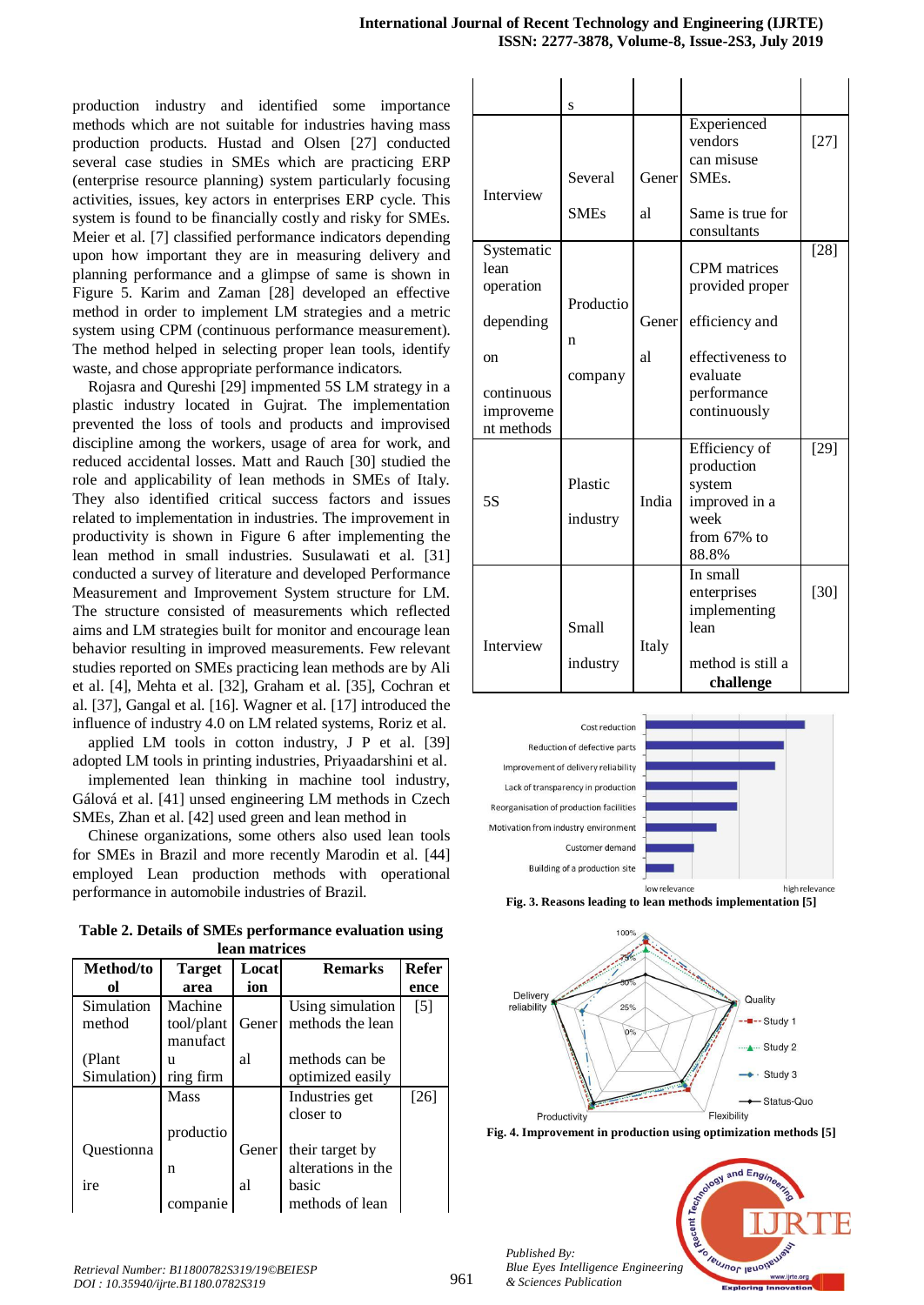## **Lean Practices in SMEs towards Improvement in Production Performance: A Research**



**Fig. 5. Factors influencing process and indicators [7]**



**Fig. 6. Increased productivity due to lean implementation in small industries [30]**

**Table 3. Summary of important implementations followed in SMEs and their outcomes**

| Method/t             |              |               |                               |              |
|----------------------|--------------|---------------|-------------------------------|--------------|
| ool                  | <b>Targe</b> | Locat         | <b>Remarks</b>                | <b>Refer</b> |
|                      | t area       | ion           |                               | ence         |
| Degree of            |              |               |                               |              |
| leanness             |              |               | Relation between              |              |
| from                 |              |               |                               |              |
|                      |              |               | leanness degree and           |              |
| one of the           | Indust       |               |                               |              |
|                      |              |               | firm size does not            |              |
| elements             | rial         |               | exist. The                    |              |
| belonging            |              | <b>Brazil</b> | developed                     | $[45]$       |
| to                   | segme        |               | method provides               |              |
| J4000                |              |               | better                        |              |
| element              | nts          |               | idea for lean                 |              |
|                      |              |               | practice                      |              |
| and of the           |              |               |                               |              |
|                      |              |               | in the firm                   |              |
| company              |              |               |                               |              |
| Identificatio        |              |               | the proposed                  |              |
| n of                 |              |               | method                        |              |
| issues               |              |               | find the gap                  |              |
| related to           | Any          |               | between                       |              |
| LMs                  |              | Gener         |                               |              |
| supporting<br>socio- | indust       | al            | LM strategies and             | [8]          |
| technical            |              |               |                               |              |
|                      | ry           |               | status of socio-<br>technical |              |
|                      |              |               |                               |              |
| ergonomics           |              |               | ergonomics                    |              |
|                      |              |               | Framework                     |              |
| Framework            |              |               | improves                      |              |
| comprising           |              |               |                               |              |
| all                  | Any          |               | Franc performance and         | [46]         |

| component<br>for<br><b>SMEs</b> | <b>SME</b> | e     | benefit of the<br>organization |        |
|---------------------------------|------------|-------|--------------------------------|--------|
|                                 | Manu       |       |                                |        |
| Implementi                      |            |       |                                |        |
| ng                              | factur     |       | Several critical               |        |
| critical                        |            | Oklah | issues                         |        |
| success                         | ing        |       |                                | [47]   |
|                                 |            | oma   | exists in SMEs                 |        |
| factors                         | indust     |       |                                |        |
|                                 | ry         |       |                                |        |
|                                 | Auto       |       | There exists a                 |        |
| Conceptual                      |            |       | strong                         |        |
| framework                       | mobil      |       |                                |        |
| of                              |            |       | relation between               |        |
| ten                             | e          | India |                                | $[48]$ |
| different                       |            |       | operational                    |        |
| success                         | indust     |       | performance and                |        |
| factors                         |            |       | LM                             |        |
|                                 | ry         |       |                                |        |

## **Table 4. A glimpse of LM method adopted in SMEs**

| Method/t    |                            |       | rable -n in gumpbe of Entrancemou adopted in Dividio |              |
|-------------|----------------------------|-------|------------------------------------------------------|--------------|
| $\mathbf o$ | <b>Target</b>              | Locat | <b>Remarks</b>                                       | <b>Refer</b> |
| ol          | area                       | ion   |                                                      | ence         |
|             | Small                      |       |                                                      |              |
| Questionn   | and                        |       | Adopting TQM in                                      |              |
| a           |                            |       |                                                      |              |
|             | medium                     | India | Indian SMEs is                                       | $[49]$       |
| ire         |                            |       | required at large                                    |              |
|             | industries                 |       | scale                                                |              |
| Questionn   |                            |       | Fundamental and                                      |              |
|             | Small                      |       | financial                                            |              |
| a           |                            | Keny  |                                                      |              |
| ire         |                            |       | management                                           | $[50]$       |
|             | industries                 | a     |                                                      |              |
|             |                            |       | aids to enable the                                   |              |
|             |                            |       | entrepreneurs to                                     |              |
|             |                            |       | create                                               |              |
|             |                            |       | informed                                             |              |
|             |                            |       | investment                                           |              |
|             |                            |       | assessments                                          |              |
|             |                            |       | The work guides in                                   |              |
| Implement   |                            |       |                                                      |              |
|             | Manufact                   |       | choosing lean tools                                  |              |
| ng lean     | uring                      | India | depending upon                                       | $[51]$       |
| thinking    | sector                     |       | characteristics and                                  |              |
|             |                            |       | waste                                                |              |
|             |                            |       | The redundancy in                                    |              |
|             | <b>Simulation Manufact</b> |       | resilience                                           |              |
|             |                            | Gener | principles                                           |              |
| (Visual     | uring                      |       | impacts highly in                                    | $[52]$       |
|             |                            | al    | the                                                  |              |
| SLAM)       | industry                   |       | performance of                                       |              |
|             |                            |       | system                                               |              |
|             |                            |       | Assembly section                                     |              |
|             |                            |       | in                                                   |              |
|             | Tool                       |       | LM system did not                                    |              |
| Survey      |                            | India |                                                      | $[53]$       |
|             | industry                   |       | show any                                             |              |



*Published By: & Sciences Publication*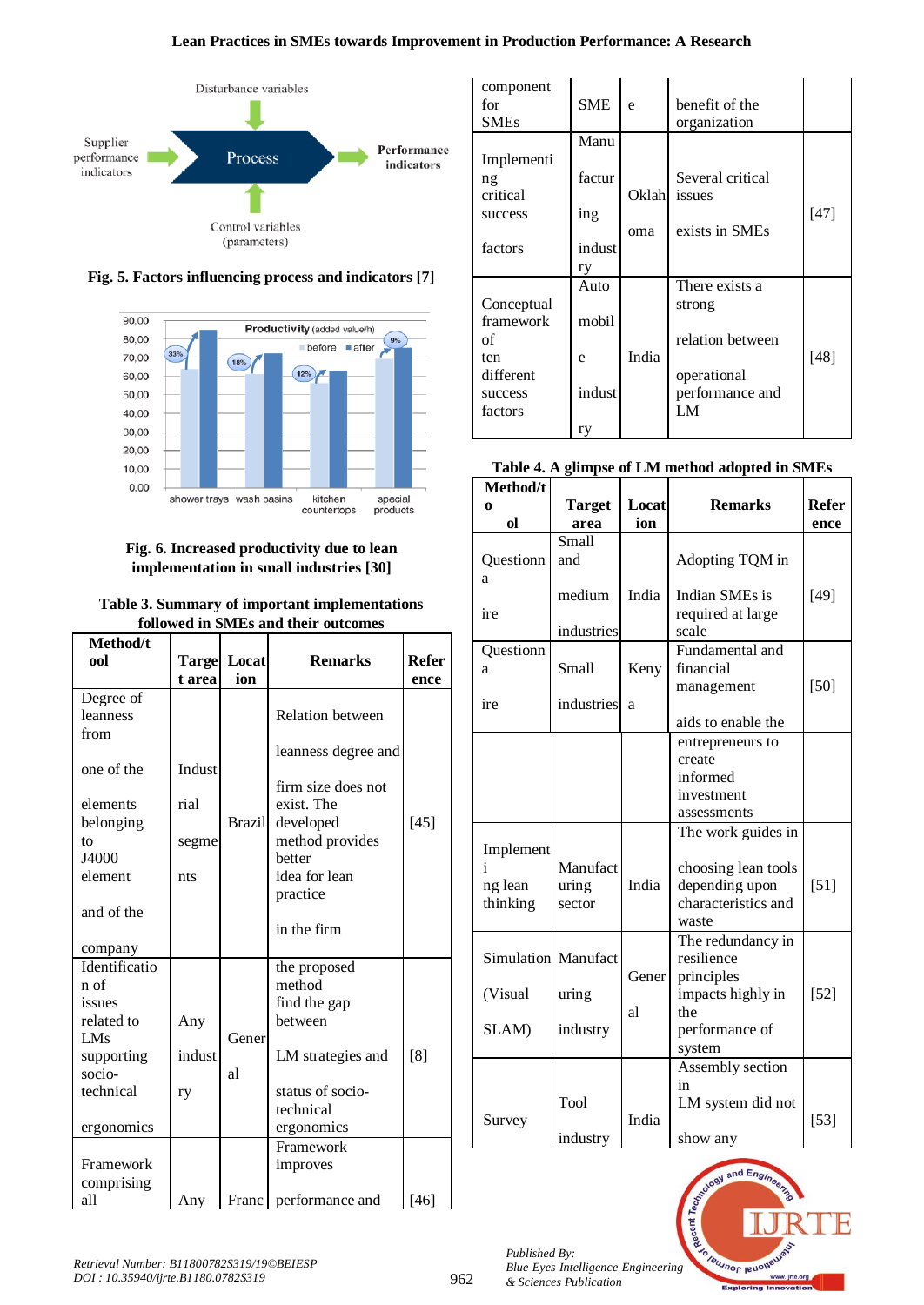|           |             |             | improvement                                                                                       |  |
|-----------|-------------|-------------|---------------------------------------------------------------------------------------------------|--|
| Interview | <b>SMEs</b> | Gener<br>al | Advantage when<br>differentiating<br>supporting and<br>$non-$<br>supportive team of<br>management |  |

### **IV. FEW LEAN TOOLS REPORTED RANDOMLY INLITERATURE**

Wide kind of Lean methods/tools and strategies exists which are used by the investigators in their study. Few of them are mentioned below with their role in performance improvement:

- 1. 5S: this method adoption helps in avoiding waste which is obtained from improper organization of work floor/area like avoiding time in search of a tool
- 2. Kaizen: it couples the mutual talents in an enterprise on order to obtain a product which can continuously avoid waste during the production process
- 3. Kanban: this also assists in avoiding the wastage during overproduction and from inventory. Kanban implementation avoids the use of physical objects like using of indication cards for signaling instead of using physical inventory.
- 4. Muda: it eliminates anything which does not increase/add any kind of value to the product as the name "Muda" itself suggests avoiding waste
- 5. Overall Equipment Effectiveness: this offers providing baseline and a method to track movement of avoiding wastage during a production process. An OEE of 100% shows that the production is perfect which means that only good parts are manufactured with no stoppage and high speed
- 6. Value stream mapping: it is a tool which map visually the production flow process. It also provides the current/future status of processes which earmarks the chances for improvisation. VSM discloses wastage during the present ongoing processes and gives a roadmap further.
- 7. Total productive maintenance: it forms a joint responsibility for parts which encourage higher participation from work floor employees. Sometimes at right time this tool can effectively improves the production rate by increasing time, decreasing time cycles and avoiding defects.
- 8. Andon: performs like a real-time tool for communication at the work floor which could bring sudden care to issues when they occur in order get immediate solution
- 9. Heijunka: this decreases leading times as very part/variant being produced faster and inventory
- 10. Gemba: stimulates the understanding of manufacturing problems in the real world thoroughly and deeply at a first glance and communicating with work floor workers.
- 11. Root cause analysis: it assist in ensuring of eliminating an issue surely by using corrective actions at the root level of the problem

12. Visual factory: it gives a proper status/condition of the production processes and makes it definitely available and much clearer to all

## **V. CHALLENGES IN IMPLEMENTATION OF LEAN IN INDIAN SMES**

The following challenges are observed in Indian SMEs faced for implementation of Lean practice. These facts are commonly observed and is also reported in literature.

- 1. Lack of knowledge in benefits of Lean practice in SMEs is most common
- 2. Negligible awareness Lean strategies, tools, and methods
- 3. Facing large scale resistance from practicing Lean by the work force
- 4. Concentrated attention over individual task while the combined objectives for development of the SME is ignored as a whole
- 5. Even if the implementation is under process the following problems are ahead:
	- a. Use of methods/models with no proper definition according to characteristics of individual industry
	- b. Poor strategy for implementation
	- c. Shortage of important resources needed for practice
- 6. No skills and training among the work force for proper implementation
- 7. During a project execution, the officers at middle level and board of directors do not support properly
- 8. Improper understanding of the purposes and concepts in practicing lean
- 9. In India another additional challenge faced in SMEs is the differences in culture
- 10. Lack of proper communication
- 11. Lean practice requires the flexible working environment to be flexible
- 12. Initial cost of implementing Lean in SMEs is costly which hinders its use in India
- 13. The reward obtained with the implementation of Lean is lacking
- 14. The consultations required for Lean practice in SMEs are not available

## **VI. CONCLUSION**

The purpose of this article is to give the readers an insight into the ongoing practice of industrialists/researchers to implement lean manufacturing methods in SMEs in different areas of world. Innumerous number of research articles are published in English language journals reporting the development and proposal of wide kind of strategies to improve the performance of several classes. Many of the famously adopted case studies belonged to Indian SMEs

which shows the need of applying lean tools and creating awareness. The most interesting part was the application of lean tools in automobile industries as it is majorly adopted. This shows the use of lean tools in automobile industry which involves production of hundreds of parts. Even



*Published By:*

*& Sciences Publication*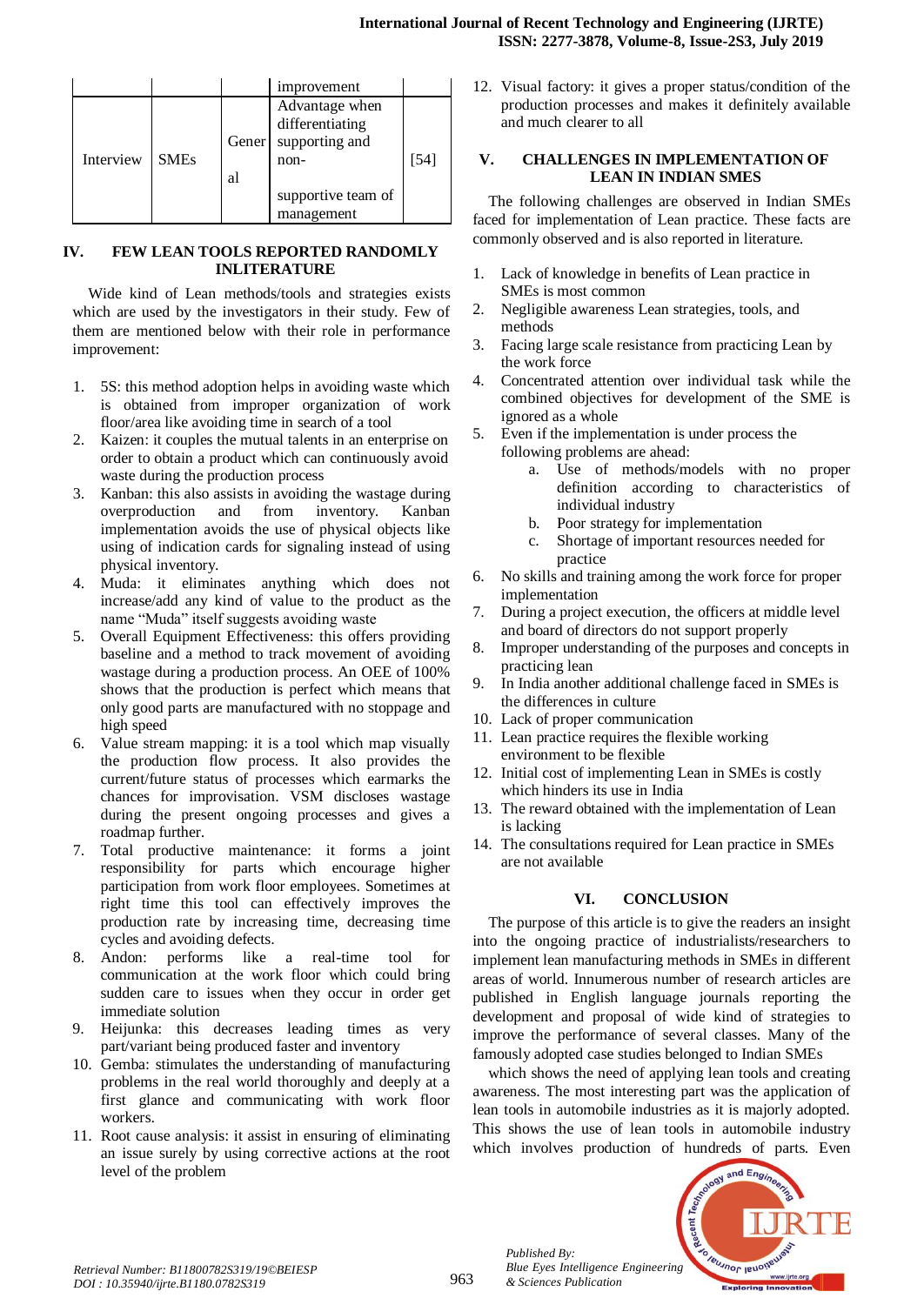printing, machine tool, tool industry, wood industry, cotton industry etc. have also successfully implemented lean manufacturing. Further, the SMEs need to practice few hard and soft aspects like 5S, last planner, and teamwork of lean which does not demand huge investments. For construction companies A3's, 5S and 5 Whys lean tools which need reduced monetary investments can be instigated in construction SMEs. The rate of flowing LM method need to be increased by increasing more awareness among the employer and employees. Campaigns and courses should be conducted to disseminate the models which are in house developed in view of individual use.

## **REFERENCES**

- 1. J. Pettersen, "Defining Lean Production : Some conceptual and practical issues," *TQM J.*, vol. 21, no. 2, pp. 127–142, 2007.
- 2. P. Jonsson and M. Lesshammar, "Evaluation and improvement of manufacturing performance measurement systems – the role of OEE," *Int. J. Oper. Prod. Manag.*, vol. 19, no. 1, pp. 55–78, 1999.
- 3. C. F. Gomes, M. M. Yasin, and J. V. Lisboa, "A literature review of manufacturing performance measures and measurement in an organizational context : A framework and direction for future research," *J. Manuf. Technol. Manag.*, vol. 15, no. 6, pp. 511–530, 2004.
- 4. S. I. Ali, J. Yousof, M. R. Khan, and S. A. Masood, "Evaluation of performance in manufacturing organization through productivity and quality," *African J. Bus. Manag.*, vol. 5, no. 6, pp. 2211–2219, 2011.
- 5. K. Peter and G. Lanza, "Company-specific quantitative evaluation of lean production methods," *Prod. Eng. Res. Dev.*, vol. 5, pp. 81– 87, 2011.
- 6. M. S. Begam, R. Swamynathan, and J. Sekkizhar, "Current Trends on Lean Management – A review," *Int. J. Lean Think.*, vol. 4, no. 2, 2013.
- 7. H. Meier, H. Lagemann, F. Morlock, and C. Rathmann, "Key performance indicators for assessing the planning and delivery of industrial services," *Procedia CIRP 2nd Int. Through-life Eng. Serv. Conf.*, vol. 11, pp. 99–104, 2013.
- *8.* G. L. Tortorella, L. Garcia, L. Vergara, and E. P. Ferreira, "Lean manufacturing implementation : an assessment method with regards to socio-technical and ergonomics practices adoption," *Int.Adv. Manuf. Technol.*, no. August, 2016.
- 9. K. S. S. Narpat Ram Sangwa, Kailash Choudhary, "Performance Evaluation Framework for Lean Manufacturing- A Review," in *National Conference on Sustainable Manufacturing*, 2015.
- 10. P. I. Daniel Luiz de Mattos NASCIMENTO, Elisa Dominguez SOTELINO, Thiago Pires Santoloni LARA, Rodrigo Goyannes
- 11. Gusmão CAIADO, "CONSTRUCTABILITY IN INDUSTRIAL PLANTS CONSTRUCTION : A BIM-LEAN APPROACH USING THE DIGITAL OBEYA ROOM FRAMEWORK," *J. Civ. Eng. Manag.*, vol. 23, no. 8, pp. 1100–1108, 2017.
- 12. M. Bevilacqua, F. E. Ciarapica, I. De Sanctis, M. Bevilacqua, and E. Ciarapica, "Lean practices implementation and their relationships with operational responsiveness and company performance : an Italian study," *Int. J. Prod. Res.*, vol. 55, no. 3, pp. 769–794, 2017.
- 13. A. E. Z. Ali Azadeh , Reza Yazdanparast , Saeed Abdolhossein Zadeh, "Performance Optimization of Integrated Resilience Engineering and Lean Production Principles," *Expert Syst. Appl.*, vol. 84, pp. 155–170, 2017.
- 14. N. Nordin, A. A. Osman, and A. Adom, "A Review on Lean Assessment Models and Performance Measures," *J. Adv. Rev. Sci. Res.*, vol. 21, no. 1, pp. 1–26, 2016.
- 15. M. F. Abreu, A. C. Alves, and F. Moreira, "Lean-Green models for eco-efficient and sustainable production," *Energy*, vol. 137, pp. 846–853, 2017.
- 16. M. K. Albzeirat, M. I. Hussain, R. Ahmad, A. Salahuddin, F. M. Al-saraireh, and N. Bin-abdun, "Literature Review : LeanManufacturing Assessment During the Time Period ( 2008-2017 )," *Int. J. Eng. Manag.*, vol. 2, no. 2, pp. 29–46, 2018. C. Gangal, M. Modi, V. K. Manupati, M. L. R. Varela, and J.
- 17. Machado, "Cycle time reduction in Deck roller assembly production unit with Value Stream Mapping analysis," in *In World Conference on Information Systems and Technologies*, 2017, pp. 509–518.
- 18. T. Wagner, C. Herrmann, and S. Thiede, "Industry 4.0 impacts on lean production systems," *Procedia CIRP 50th CIRP Conf. Manuf. Syst.*, vol. 63, pp. 125–131, 2017.
- 19. U. S. RANDHAWA and J. I. S. Ahuja, "5S A QUALITY IMPROVEMENTTOOLFORSUSTAINABLE PERFORMANCE:LITERATUREREVIEWAND DIRECTIONS," Int. J. Qual. Reliab. Manag., vol. 34, no. 3, pp. 1–45, 2017.
- 20. J. C. Tinoco, "Implementation of Lean Manufacturing," University of Wisconsin-Stout, Menomonie, WI, 2004.
- 21. M. Kumar, J. Antony, R. K. Singh, M. K. Tiwari, and D. Perry,
- 22. "Implementing the Lean Sigma framework in an Indian SME : a case study," *Prod. Plan. Control*, vol. 17, no. 4, pp. 407– 423, 2006.
- 23. C. D. Ray, X. Zuo, J. H. Michael, and J. K. Wiedenbeck, "THE LEAN INDEX : OPERATIONAL 'LEAN' METRICS FOR THE WOOD PRODUCTS INDUSTRY," *Wood Fiber Sci.*, vol. 38, no. 2, pp. 238–255, 2006.
- 24. J. E. Carr and M. Hasan, "An empirical study of performance measurement systems in manufacturing companies," *J. Achiev. Mater. Manuf. Eng.*, vol. 31, no. 2, pp. 616–621, 2008.
- 25. H. S. Mohammed Khadem, Sk Ahad Ali, "EFFICACY OF LEAN METRICS IN EVALUATING THE PERFORMANCE OF MANUFACTURING SYSTEMS," Int. J. Ind. Eng., vol. 15, no. 2, 176–184, 2008.
- 26. S. B. Mallur and N. L. Hiregoudar, "A Survey of TQM Practices in North Karnataka Manufacturing SMEs : an Empirical Evaluation," in Proceedings of the *World Congress on Engineering*, 2010, vol. III.
- 27. N. Nordin, B. Deros, and D. A. Wahab, "A Survey on Lean Manufacturing Implementation in Malaysian Automotive Industry," *Int. J. Innov. Manag. Technol.*, vol. 1, no. 4, pp. 374– 380, 2010.
- 28. R. Bednar, "INDIVIDUALISATION OF LEAN CONCEPT IN COMPANIES DEALING WITH MASS PRODUCTION," *Res. Pap. Fac. Mater. Sci. Technol. Slovak Univ. Technol.*, vol. 20, pp. 9-15, 2012.
- 29. E. Hustad and D. H. Olsen, "Critical Issues across the ERP Life Cycle in Small-and-Medium- Sized Enterprises : Experiences from a Multiple Case Study," *Procedia Technol. CENTERIS 2013 - Conf. Enterp. Inf. Syst. / ProjMAN 2013 - Int. Conf. Proj. Manag. / HCIST 2013 - Int. Conf. Heal. Soc. Care Inf. Syst. Technol.*, vol. 9, pp. 179–188, 2013.
- 30. A. Karim and K. Arif-uz-zaman, "A methodology for effective implementation of lean strategies and its performance evaluation in manufacturing organizations," *Bus. Process Manag.*, vol. 19, no. 1, pp. 169–196, 2013.
- 31. P. M. Rojasra and M. N. Qureshi, "Performance Improvement through 5S in Small Scale Industry : A case study," *Int. J. Mod. Eng. Res.*, vol. 3, no. 3, pp. 1654–1660, 2013.



*Published By:*

*& Sciences Publication*